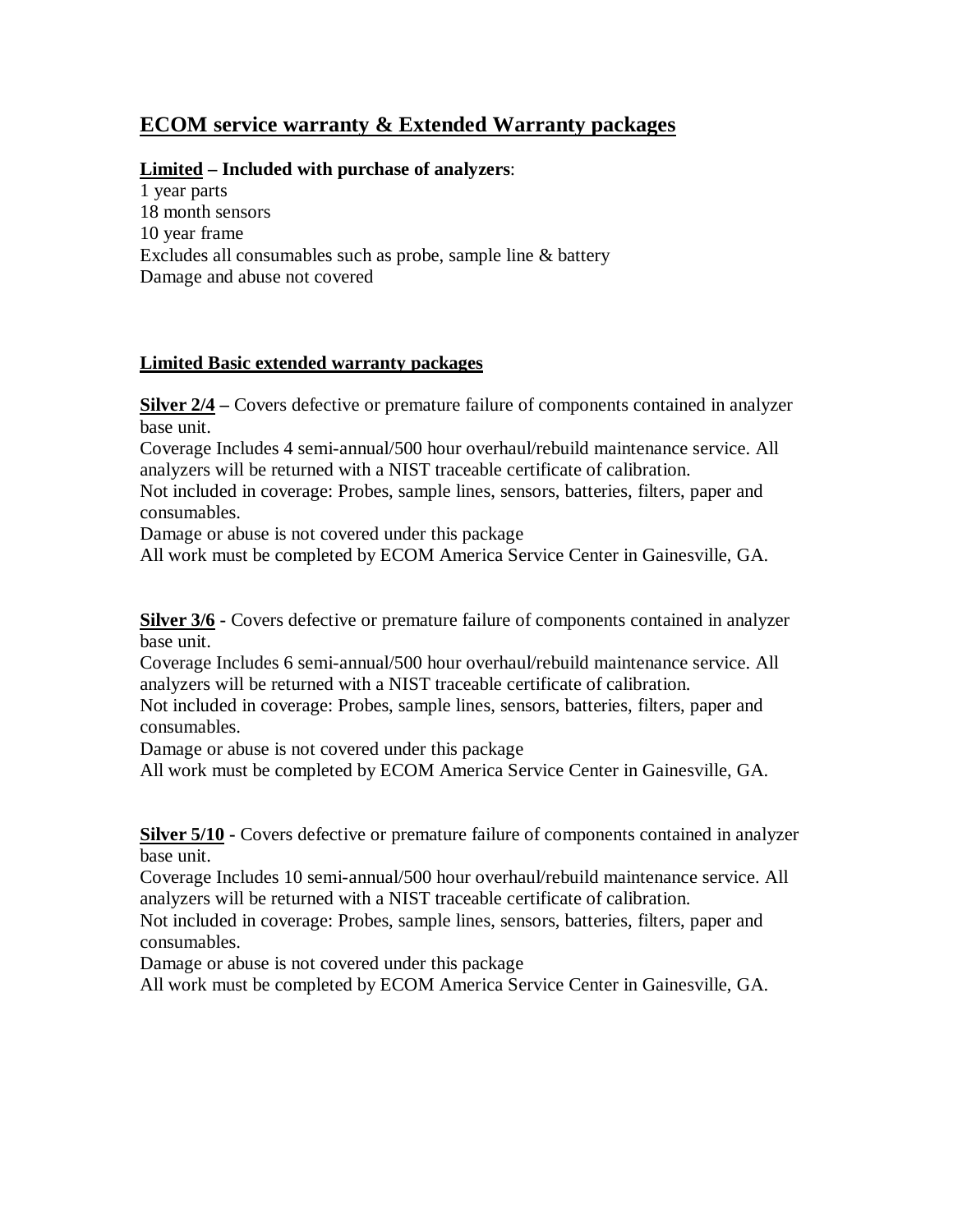# **Unlimited Bumper to bumper extended warranty packages**

**Gold 2** - Bumper to bumper coverage for 2 years – Covers replacement or repair of all defective or failed analyzer components. Includes return shipping based on UPS ground.

Includes complete Service check, inspection and replacement as needed :

- 1. Complete diagnostic evaluation of the analyzer, which includes "as found" condition of the sensors, batteries, pumps, water trap, printer, sample line, probe, and thermocouples.
- 2. Complete cleaning of analyzer (case, panel and internal cleaning of pumps, bypass valves, tubing, & water trap).
- 3. Filter Replacement kit (Water Trap filters / Inline filters / NOX Beads).
- 4. Replacement of sensors (J2KN/PRO, EN2/EN2F, and CN).
- 5. Replacement of batteries (J2KN/PRO, and EN2/EN2F).
- 6. Calibration gases used to service the analyzer.
- 7. All labor fees
- 8. Certificate of Calibration, upon completion of repair.
- 9. Circuit Boards (Main PCB, Display Boards, Displays, etc.), Power Transformers, Printer assemblies, Batteries, Pumps, sensors, Sample Lines & Probes inspected and serviced as needed.
- 10. Update analyzer to current firmware version if needed

# **Unlimited Bumper to bumper extended warranty packages**

**Gold 3 –** Bumper to bumper coverage for 3 years – Covers replacement or repair of all defective or failed analyzer components. Includes return shipping UPS ground

Includes complete Service check, inspection and replacement as needed :

- 1. Complete diagnostic evaluation of the analyzer, which includes "as found" condition of the sensors, batteries, pumps, water trap, printer, sample line, probe, and thermocouples.
- 2. Complete cleaning of analyzer (case, panel and internal cleaning of pumps, bypass valves, tubing, & water trap).
- 3. Filter Replacement kit (Water Trap filters / Inline filters / NOX Beads).
- 4. Replacement of sensors (J2KN/PRO, EN2/EN2F, and CN).
- 5. Replacement of batteries (J2KN/PRO, and EN2/EN2F).
- 6. Calibration gases used to service the analyzer.
- 7. All labor fees
- 8. Certificate of Calibration, upon completion of repair.
- 9. Circuit Boards (Main PCB, Display Boards, Displays, etc.), Power Transformers, Printer assemblies, Batteries, Pumps, sensors, Sample Lines & Probes inspected and serviced as needed.
- 10. Update analyzer to current firmware version if needed